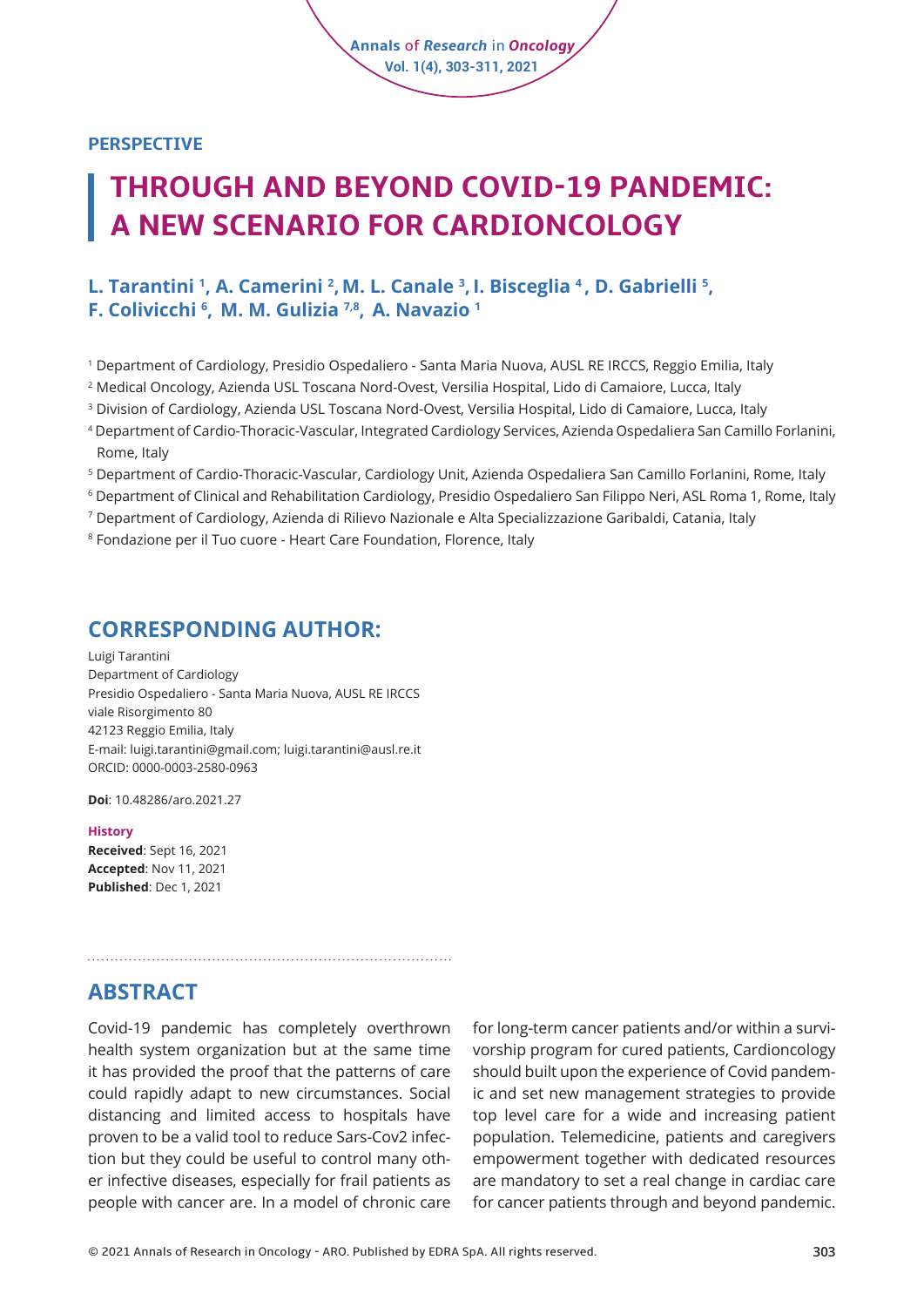### **KEY WORDS**

*Cardioncology; Covid-19; cancer survivors; telemedicine.*

## **IMPACT STATEMENT**

The crisis caused by Covid-19 requires the remodeling of cardioncology in order to avoid the Sars-COV-2 infection. Telemedicine and the re-engineering of management algorithms can represent a valid tool for the prevention and treatment of cardiotoxicity.

# **INTRODUCTION**

After more than one year since the outbreak of Covid-19 crisis the pandemic is still in full swing. The appearance of aggressive viral variants and the difficulties in achieving vaccination coverage in general population do not allow us to define with certainty when we will be able to overcome the Covid-19 epidemic. What we certainly know is that social distancing and controlled/limited access to places at greatest risk of infection, such as hospitals, represent even now the most effective measures in containing Sars-Cov2 infection. Furthermore, the management of the Covid-19 disease caused a significant stress to health systems organization as entire hospitals or hospital wards have been shifted towards the exclusive treatment of the disease so limiting the available resources dedicated to the management of other diseases. Consequently covid-19 pandemic had significant impact on the management of illness not directly connected with Sars-Cov2 infection. Even in March 2021, for example, in Piedmont an important region in Northern Italy, all elective hospital admissions not directly connected with covid-19 have been suspended again for the spread of the third epidemic wave (1). During the first phase of the Covid-19 pandemic, we have witnessed an increased incidence of patients with complicated or "delayed" acute myocardial infarction presentation (2) and the same occurred for heart failure (3). In clinical oncology practice the Covid-19 pandemic had significant negative effects reducing screening activities and oncological surveillance programs (4-7) with a possible increase of cancer mortality (7, 8). For such reasons, uncertainty in predicting when we will overcome the Covid-19 crisis imposes substantial reflection also in Cardioncology practice to prevent and effectively treat cardiotoxicity. Indeed, patients with active cancer or those treated with cardiotoxic therapies may have heart damages exacerbated by SARS-CoV-2 infection than non-cancer patients. SARS-CoV-2 infection leads to secondary hemophagocytic lymph histiocytosis (sHLH), which is a multiorgan hyperinflammatory condition based on the hyperactivation of cytotoxic T lymphocytes, macrophages, and natural killer cells, leading to multiorgan failure (including myocarditis, venous thromboembolism, and acute respiratory distress syndrome) and consequently to death (9). However, the Covid-19 "crisis" can represent an opportunity to create new management strategies that can help overcome some problems that in the past prevented the full development and spread of Cardioncology programs.

### **CARDIONCOLOGY: THE NEW MAGMATIC AND MOVING SUB-SPECIALIZATION OF CARDIOLOGY**

Patients with cancer often have coexisting cardiovascular (CV) risk factors that must be appropriately managed and followed even in the medium to long-term considering the success of current oncological therapies (10, 11). The new therapies introduced for the treatment of cancer in recent years, indeed, if on the one hand has revolutionized and improved the prognosis of many neoplasms, on the other hand can cause a wide spectrum of short- and long-term cardiotoxic effects beyond heart failure. A practical example is represented by the need to check the ECG, blood pressure, lipid, glycemic homeostasis in patients on treatment with drugs able to lengthen the QT or for those which interfere with vascular/metabolic homeostasis (12) to prevent arrhythmias or cardiac ischemic complications. For a successful management program, a fundamental point in the evolving field of Cardioncology is the collaboration and sharing of multi-specialist skills during all phases of the cancer therapeutic program (**figure 1**) (13, 39). The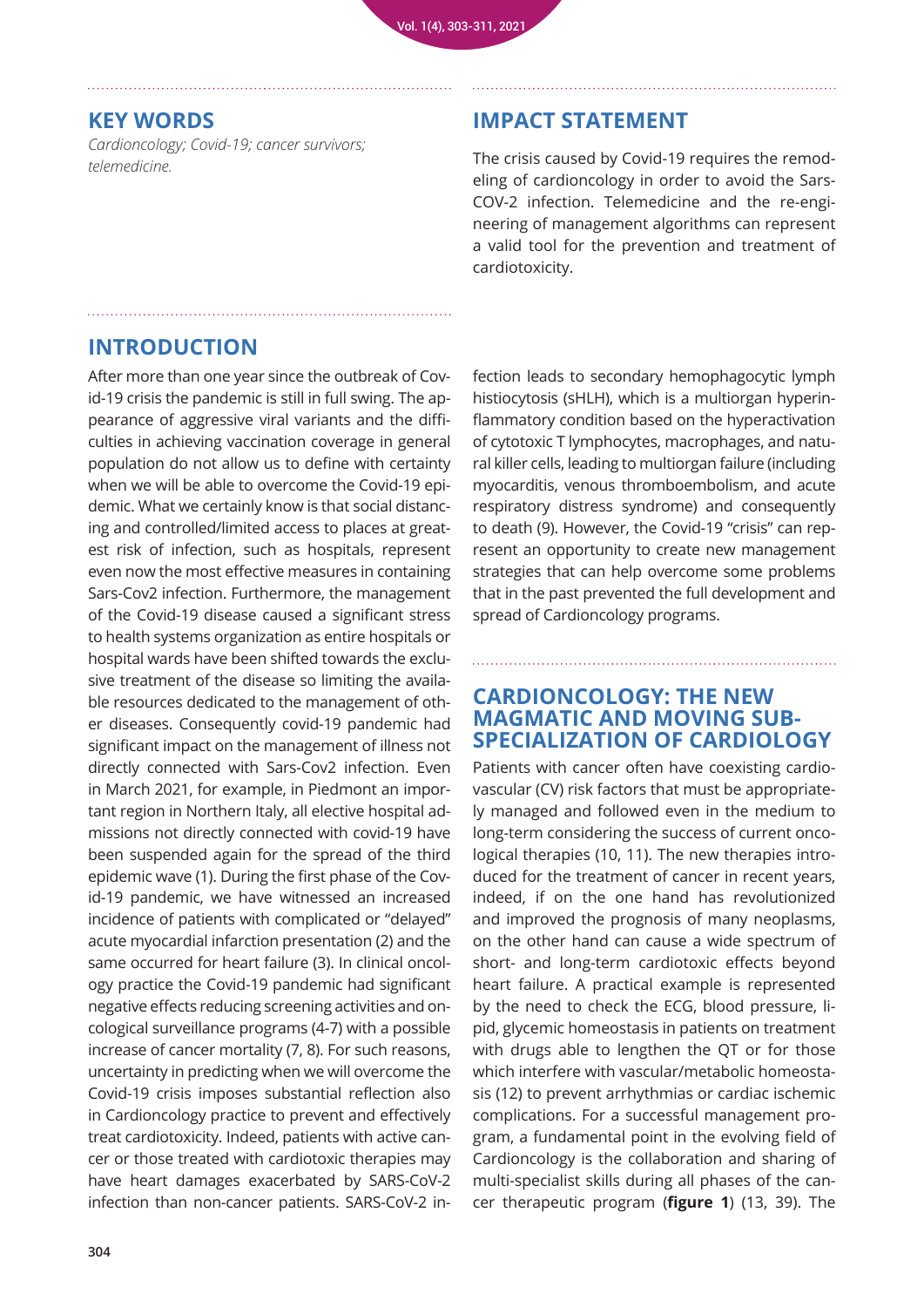improvement in patient survival resulted in the birth of a new and growing category of "long-living" cancer patients with the need for multidisciplinary periodic checks to avoid late cardiac complications due to progressive myocardial dysfunction or accelerated atherosclerosis. This is also (and especially) true for patients with metastatic cancer in ongoing therapy. Currently, the management of oncological disease in networked hospitals can pose logistical problems related to patient transfers and the relocation of specialist structures to different hospitals. Nowadays the daily calendar of cancer patients in active treatment is full of commitments and hospital contacts between blood samples, imaging tests, radiotherapy session, cyclic therapy infusions and set "timely" scheduled controls of different specialties, as cardiological evaluation and relative diagnostic tests, could represent a problem overall for patients who live far from reference centers or for those who present a condition of disability and non-self-sufficiency. These logistical (and organizational) aspects, a real problem to implement cardioncology programs in some centers in pre covid-19 time, became even more important and generalized in the period of the Covid-19 pandemic due to the limitation or deletion of scheduled hospital visits to limit the exposure of patients and healthcare professionals. Furthermore, social distancing and limitation to access had a negative influence also for rehabilitation programs and therefore prevented the development or continuation of prevention and rehabilitation programs, one of the most promising sections of cardioncology overall in the field of long-living cancer patients (14, 15). The central question that the covid-19 crisis forces us to ask ourselves is therefore: how can we create an effective and efficient management program in Cardioncology while maintaining social distancing, limiting access to the hospital and possibly not increase the financial costs of management?

#### **TELEMEDICINE: FROM SOLUTION DURING PANDEMIC TO VALID OPPORTUNITY FOR THE DEVELOPMENT OF CARDIONCOLOGY BEYOND COVID-19**

Covid-19 outbreak "scenario" gave impetus to development and diffusion of telemedicine (16, 17), a practice that allows to maintain contact with the patient and at the same time respect the distance, thus reducing the risk of infection. The progression



**Figure 1.** *Cardio-oncology: rationale and pathways for cancer patients. Modified by Lancellotti (13).*

C.T.: Cancer Treatments; CVD: Cardiovascular disease; CV: cardiovascular; ECG: electrocardiogram; \*: Anthracyclines, anti-HER2 therapies, VEGF or BCR-ABL targeted TKIs, proteosomal inhibitors, and thoracic radiotherapy. TKI: tyrosine kinase inhibitor; VEGF, vascular endothelial growth factor.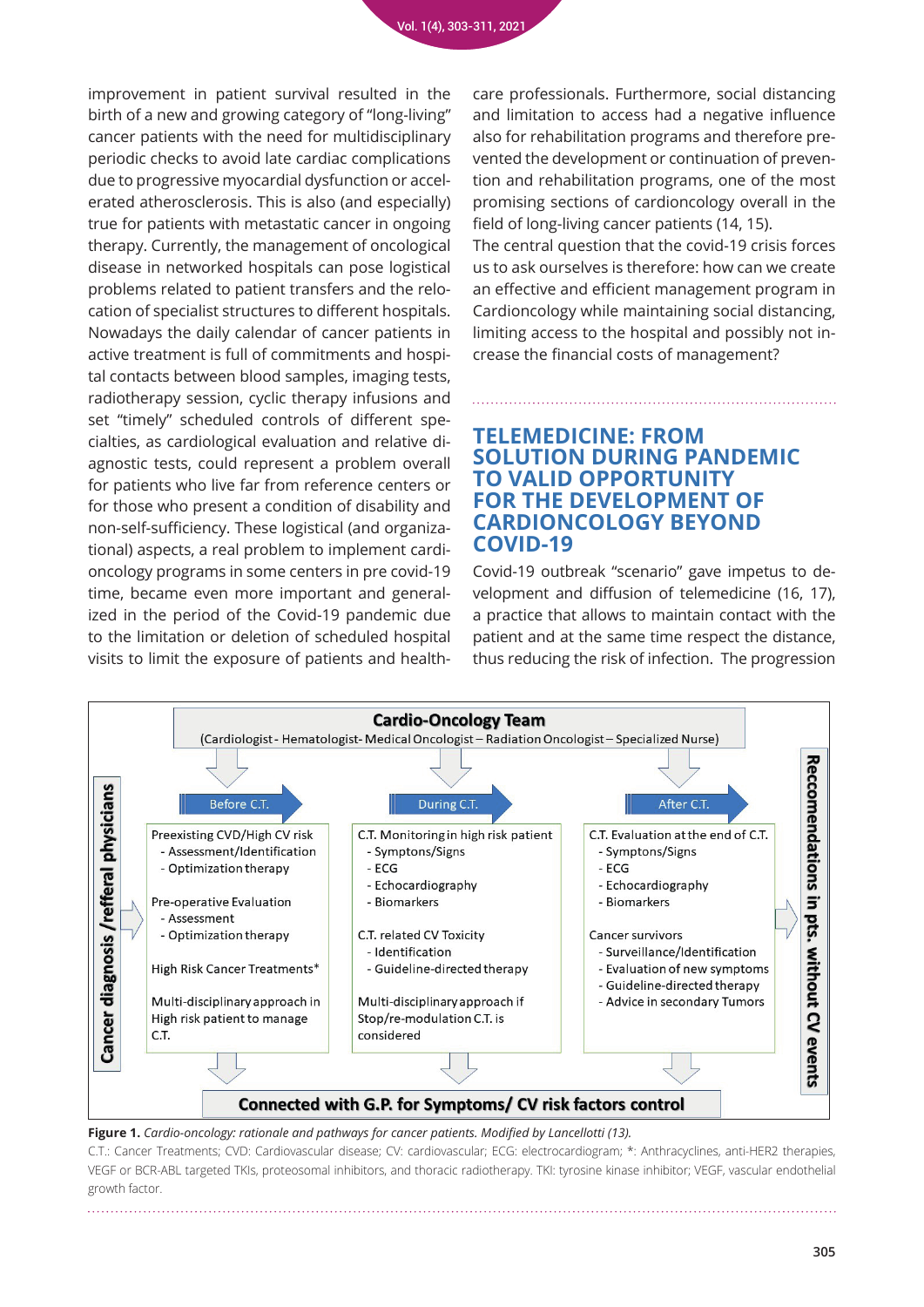towards electronic health records has facilitated the sharing of information between different categories of specialists involved in patient care and in different settings (hospital and outpatients) hence improving continuity of care. Virtual platforms have proved useful instruments for multidisciplinary discussion and video consultation with staff involved in patient care, with the patient himself or caregiver in family environment. The spread of telemonitoring employing mobile phones allows us remote control of useful parameters such as oxygen saturation, blood pressure, ECG, glycemic values in diabetics. Since the beginning of the COVID-19 pandemic, several initiatives have been launched on the use of telemedicine to check and control atrial fibrillation (18), diabetes (19), hypertension (20), and heart failure (21-23), clinical conditions common also in the cardioncology practice. Preliminary clinical experience suggests the technological improvement may support also the synchronous telerehabilitation programs (24). Finally, social media represent one potential opportunity to disseminate information about cardio-oncology promoting educational/advocacy campaign to a large audience (25). Another remark makes telemedicine appealing, COVID-19 "crisis" has also severely affected the global economy. Significant reductions in income, a rise in unemployment, and disruptions in the transportation, service, and manufacturing industries are among the consequences of the Covid-19 pandemics the effects of which will be increasingly relevant as the epidemic continues and likely will have repercussions for a long time after we emerge from the current situation of uncontrolled covid-19 outbreak. The economic consequences will be amplified by heterogeneous income distribution across the country causing a potential inequality in care and consequently a loss of effectiveness and efficiency of health systems including universalistic ones (26). Social and economic factors are emerging as relevant factors conditioning the prognosis of cancer (27, 28) and heart disease (29, 30), real-world evidence underscores the importance of not neglecting these factors also in cardioncology (31, 32). A "syndemic" approach tacking in consideration the intimate intersection between clinical, economic, and social factors could help to face "complex" situation as often happens to meet in the practice of cardioncology. By preserving interpersonal connectivity and therefore reducing distances, telemedicine can mitigate social/geographic isolation, improve the circulation of information, and most

probably reduce the costs deriving from saving time and money for transport. The routine video consultation aimed at not losing contact with the patient can also be performed by dedicated nursing staff who, in addition to having a positive effect on compliance and adherence to clinical recommendations and prevention programs, can operate as a "navigator" to select patients who need traditional "faceto-face" clinical visits. In order to improve patients' compliance to both virtual and in-person activities, a personalized empowerment program should be proposed. Caregivers (mainly within the family unit) play a pivotal role in such process and should consequently be part of this program (33).

#### **IN SEARCH OF THE "HOLY GRAIL": DEVELOP AND IMPLEMENTING CARDIONCOLOGY AFTER THE COVID-19 CRISIS**

The main purpose of Cardioncology is to assists in the overall care of cancer patients, with and without cardiovascular disease, in an interdisciplinary way sharing responsibilities and experiences among health-care team members to reduce cancer therapeutics-related cardiovascular complications and improve clinical outcomes. This collaborative model results in completion of cancer therapy in most patients (34-37) nevertheless we are still far from having established reference standards on the structural level (38, 39) and a discrepancy in awareness of the problem of cardiotoxicity persists (40). In recent years, international scientific societies have attempted to fill these gaps both on an organizational (13) and scientific level (9, 41-43). However, it is worth remembering there are currently no established benchmarks to guide clinicians regarding timely access and assessment of patients. Cardioncology is not bound by a traditional and inflexible patient-care relationship. Patients receiving active cancer treatment generally require a faster access for basal evaluation with periodic hospital-based surveillance check-up during the completion of therapeutic program. Important variables which influence the frequency of checks are the potential cardiotoxicity of agents, the clinical status of patients including cardiac history and presence/absence of comorbidity. Over the years, combined with this "traditional" activity, the progressive increase in long-lived cancer patients has led to the creation of some outpatient clinics dedicated to the surveillance of late cardiot-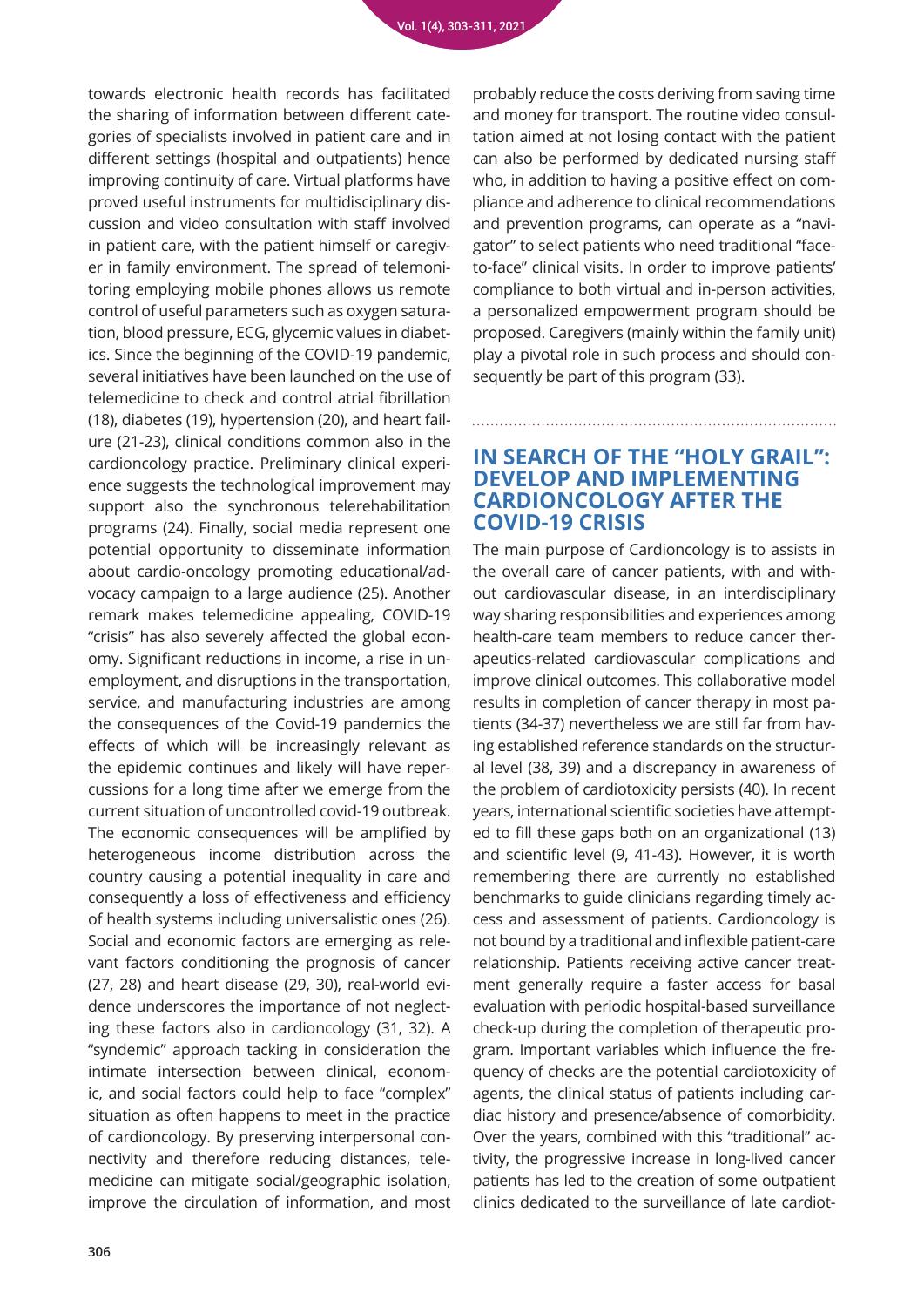oxic effects and to the supervision of subjects in continuous palliative cancer treatment in many centers. Covid-19 outbreak heavily conditioned the cardioncology routine care in relation to the concern about Sars-COV2 infection, the measure for quarantine isolation and the inevitable reallocation of medical resources. Specific scenarios and algorithms for cardioncology have been suggested to manage patient during the outbreak of covid-19 (44-47) aimed to secure a separate and protected access to oncology, hematology and cardio-oncology departments and clinics without compromise the cardioncology consultation. These proposals have in common some key points as the accurate risk identification at basal evaluation of patients, a more intensive use of telehealth, a more stringent use of traditional hospital-based imaging assessments to be integrated with alternative methods such as biomarkers, easier to perform during periodic follow-up blood tests or drug infusion sessions. Preliminary experiences indicate that the remodeling of cardioncology activity through the integration of traditional "in-person" and "virtual" telemedicine care is achievable (47). Although we do not have the comparison results with respect to the traditional management method, it is reasonable to assume that in the future we will have to reformulate our way of working (**table I**) and that this is a way to be pursued for at least three reasons:

- 1. the lesson we have learned from Covid-19 is that our globalized society, interconnected and with a growing economic/social gap causes different responses from different healthcare systems, favoring the spread of infectious diseases such as those caused by highly infectious Sars-Cov2 virus capable of mutate rapidly. The "wave" course of Covid-19 requires the creation of flexible management models capable to rapidly respond to and contain the outbreak through isolation and social distancing without losing contact with patients and compromising the effectiveness of cancer treatments.
- 2. The Covid-19 outbreak has caused the cancellation of many scheduled visits with most of them should be reprogrammed. Wave trend of the COVID-19 epidemic with periodic remissions and resurgence impose the maintenance of safety protocols such as the separation of Covid hospitals from the Covid-19 "free" ones, or the extension of the time of medical and sanitary services to maintain social distancing and to allow the sanitation of environments and equip-

ment. It will be exceedingly difficult reabsorb in a reasonable time the missed controls and, at the same time, guarantee an appropriate and "timely" management of new cases.

3. In the last few years there has been a real revolution in the field of oncological treatments, new drugs have been launched and innovative therapies have been developed such as immunotherapy with immune-check point inhibitors and Car-T. Cardiological surveillance is often required in many of these cases, thus expanding the horizon and the volume of activity of cardioncology clinics. There is, therefore, a need to reshape the surveillance and care pathways to avoid the repetition of unnecessary visits and examinations without denying specialist cardiological support and losing contact with the patient. Such consideration is not trivial considering the increase of patients who respond favorably to cancer treatments and at risk of cardiotoxicity in a large group of individuals such as the elderly or frail patients.

However, the path is not easy, there are many challenges to be faced and problems to be solved. A first necessary consideration is related to telemedicine, which still requires an enhancement in its diffusion, in the definition and homologation in the standards, the clarification of the legal terms and finally the reimbursement and professional recognition. There are other aspects to consider regarding telemedicine. The cost of the equipment and the ability to use new technologies can be a problem for the application of this method in some groups of patients, a second, and no less important consideration is that it must be an integrative method and not a substitute for traditional approach. The crisis caused by Covid-19 has also had a significant impact on mental health and psychological balance (48), a relevant issue in patients with cancer. The remote contact with the use of telemedicine is useful for maintaining distance but is less effective for the emotional effects of isolation which in some cases can also be amplified if used as an alternative and not integrative method of the traditional "face to face" approach. A judicious and flexible use is therefore advisable, in order to avoid a sense of abandonment and detachment for patients.

Another relevant issue concerns the use of biomarkers. Troponin or NT-proBNP (N-terminal pro-B-type natriuretic peptide), may be able to allow spacing out of the serial echocardiograms, which are standard cardio-oncology practice. Biomarkers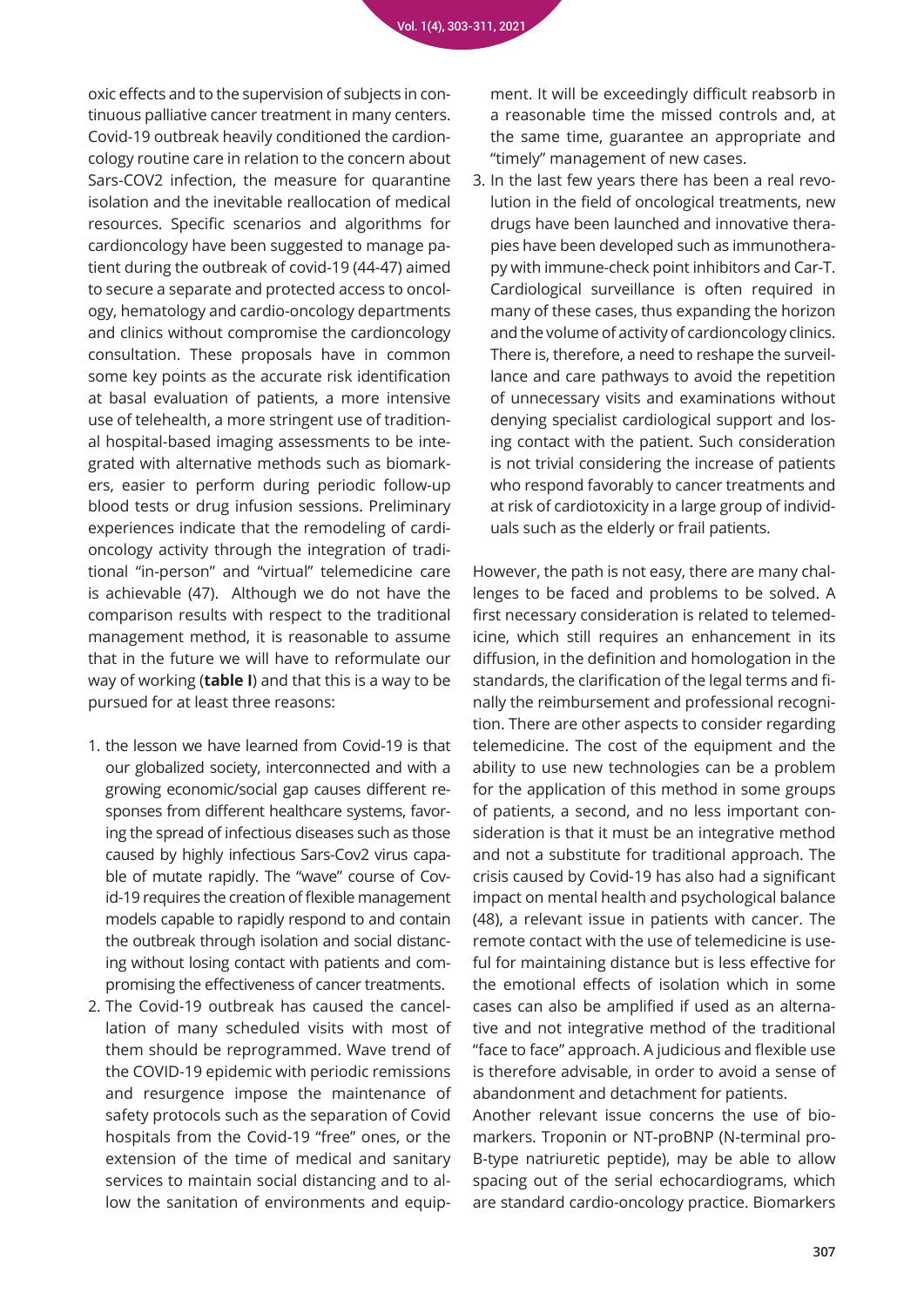|                                                                                                                                         | <b>CARDIO-ONCOLOGY CONSULTATION</b>                                                                                                                                                                                                                                                                                                                                                                                                                                                                                                                                                                                                                                                                                                                                                                                                                                                                                  | <b>E-CARDIO-ONCOLOGY VISIT/CONSULTATION</b>                                                                                                                                                                                                                                                                                                                                                                                                                                                                                                                                                                                                                                                                                                                                                                                             |
|-----------------------------------------------------------------------------------------------------------------------------------------|----------------------------------------------------------------------------------------------------------------------------------------------------------------------------------------------------------------------------------------------------------------------------------------------------------------------------------------------------------------------------------------------------------------------------------------------------------------------------------------------------------------------------------------------------------------------------------------------------------------------------------------------------------------------------------------------------------------------------------------------------------------------------------------------------------------------------------------------------------------------------------------------------------------------|-----------------------------------------------------------------------------------------------------------------------------------------------------------------------------------------------------------------------------------------------------------------------------------------------------------------------------------------------------------------------------------------------------------------------------------------------------------------------------------------------------------------------------------------------------------------------------------------------------------------------------------------------------------------------------------------------------------------------------------------------------------------------------------------------------------------------------------------|
| <b>Objectives</b>                                                                                                                       | Careful history and physical examination of<br>cancer patients in order to intercept moderate to<br>high-risk pts for cardiotoxicity (i.e. previous heart<br>diseases, two or more CV risk factors, previous<br>cardiotoxic treatment, history of cardiotoxicity)<br>· Before cancer treatment (anticancer drugs,<br>radiotherapy and cancer surgery): optimize<br>cardiovascular treatment, review drug-drug<br>interactions, stablish follow-up needs avoiding<br>futile in-person visit<br>• During cancer treatment: monitoring of cancer<br>treatments favoring focused echocardiography<br>and biomarkers as "screening" tools for early<br>diagnosis and treatment of CV complications in<br>asymptomatic pts.<br>• Long-term survivors surveillance using the<br>devices of telemedicine to be integrated into<br>a "hybrid" system on a personalized basis<br>focused on the characteristics of the patient | Patients with low risk of developing<br>cardiotoxicity<br>From cancer specialists to cardiologists<br>· Optimization of cardiovascular risk factors<br>control in asymptomatic patients without<br>structural heart disease<br>• Advice regarding drug-drug interactions<br>• Advice regarding referral for re-evaluation or<br>referral for in-depth diagnostic or therapeutic<br>cardiological procedures in centers with major<br>experience<br>From GPs' to cardiologists<br>• Advice regarding referral to cardio-oncology clinic<br>From patients to specialized nurses (e-nurse<br>cardio-oncology consult)<br>· Tight controls of some patients after C-O<br>consultation focused on diet advice, exercise<br>recommendations, new symptoms, treatment<br>tolerance, treatment adherence, blood pressure,<br>or glucose control |
| <b>Personel</b>                                                                                                                         | Cardio-oncologist<br>Specialized nurse                                                                                                                                                                                                                                                                                                                                                                                                                                                                                                                                                                                                                                                                                                                                                                                                                                                                               | Cardio-oncologist<br>Specialized nurse                                                                                                                                                                                                                                                                                                                                                                                                                                                                                                                                                                                                                                                                                                                                                                                                  |
| <b>Equipment</b>                                                                                                                        | Sphygmomanometer<br>ECG including QTc measurement<br>Transthoracic echocardiography (TTE)<br>Portable TTE (focused echocardiography)                                                                                                                                                                                                                                                                                                                                                                                                                                                                                                                                                                                                                                                                                                                                                                                 | Digitalized medical records<br>Cardiac remote monitoring (i.e. blood pressure,<br>ECG)<br>Biomarkers (Troponin, NtProBNP, BNP)                                                                                                                                                                                                                                                                                                                                                                                                                                                                                                                                                                                                                                                                                                          |
| <b>Obstacles</b>                                                                                                                        | Lack of consensus or agreement among the<br>participants in multi-disciplinary management<br>program.<br>Lack of professional training and professional<br>selection                                                                                                                                                                                                                                                                                                                                                                                                                                                                                                                                                                                                                                                                                                                                                 | Lack of homologation and standardization.<br>Uncertainty of legal coverage, Lack of professional<br>recognition and financial reimbursement<br>Lack of professional training and professional<br>selection                                                                                                                                                                                                                                                                                                                                                                                                                                                                                                                                                                                                                              |
| Table I. Re-engineering cardioncology in "Covid-19 Age". Modified by Lancellotti (13).                                                  |                                                                                                                                                                                                                                                                                                                                                                                                                                                                                                                                                                                                                                                                                                                                                                                                                                                                                                                      |                                                                                                                                                                                                                                                                                                                                                                                                                                                                                                                                                                                                                                                                                                                                                                                                                                         |
| Cli Cardiauggaular: CDa: Canaral Drestitionara: C.O.: Cardia angglam: ECC: Flastrogordiagram: DND: Droin Natriuratio Dantida: NTDroDND: |                                                                                                                                                                                                                                                                                                                                                                                                                                                                                                                                                                                                                                                                                                                                                                                                                                                                                                                      |                                                                                                                                                                                                                                                                                                                                                                                                                                                                                                                                                                                                                                                                                                                                                                                                                                         |

CV: Cardiovascular; GPs: General Practitioners; C-O: Cardio-oncology; ECG: Electrocardiogram; BNP: Brain Natriuretic Peptide; NTProBNP: Amino terminal fragmente of BNP. .

are relatively lower cost, lower risk, less invasive, and less COVID-19 exposure approach compared with imaging. Nevertheless, currently we do not have "solid" evidence available from cardiotoxicity surveillance. Moving to a primarily biomarker-based monitoring could compromise sensitivity and specificity of cardiotoxicity detection. Further research is needed on biomarkers to detect cardiotoxicity. This strategy can be considered on an individual basis, balancing risk of COVID-19 exposure and the patient's cardiotoxicity risk. Integration methods between biomarkers and imaging tests can be implemented such as performing "fast" echocardiogram focused on the ejection fraction by organizing the examination in appropriate spaces during access for oncological therapy sessions, or where feasible in sessions home assistance.

In conclusion, the Covid-19 pandemic, with more than 225 million cases and over 4.5 million deaths worldwide today (49), has upset our way of living and working and its effects will also extend for a long time once the pandemic has passed. It is difficult to hypothesize a return, at least in the short term, to the old organizational and clinical practice models (50) and cardioncology will be one of the subspecialty branches of cardiology that will be primary involved. Despite the initial crisis we are learning to react, and the era of COVID-19 is teaching us new paradigms of medicine that will change the face of medical practice. Now has come the time to apply what we have learned in past in cardio-cancer in a more effective, easy, flexible, and far-reaching way.

# **ETHICS**

#### **Fundings**

There were no institutional or private fundings for this article.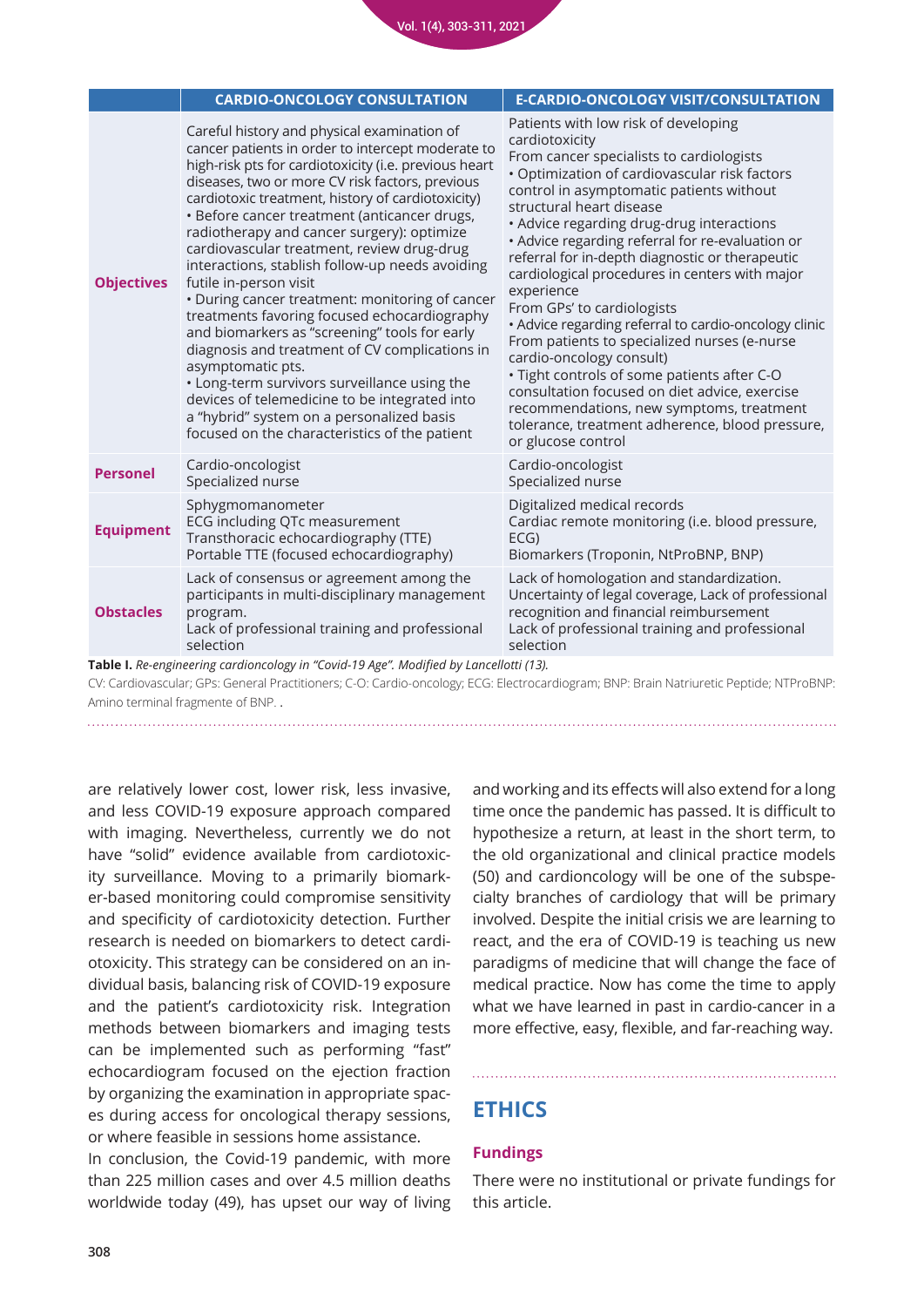#### **Conflict of interests**

The authors have declared no conflict of interests.

#### **Authors' contribution**

All the authors contributed equally to conception, data collection, analysis and writing of this paper.

# **REFERENCES**

- 1. Available from: https://www.ansa.it/piemonte/notizie/2021/03/10/piemonte-sospende-ricoveri-no-covid-in-tutti-gli-ospedali\_467f9719- 9637-481c-8978-3c6b51af9a62.html.Last access: Sept 13, 2021.
- 2. De Rosa S, Spaccarotella C, Basso C, et al. Reduction of hospitalizations for myocardial in[farction in Italy in the COVID-19 era. Eur Heart](https://pubmed.ncbi.nlm.nih.gov/32412631/)  J 2020;41(22):2083-88.
- 3. Cannatà A, Bromage DI, Rind IA, et al. Tempo[ral trends in decompensated heart failure and](https://pubmed.ncbi.nlm.nih.gov/32809274/)  outcomes during COVID-19: a multisite report from heart failure referral centres in London. Eur J Heart Fail 2020;22(12):2219-24.
- 4. [Morris EJA, Goldacre R, Spata E, et al. Impact of](https://pubmed.ncbi.nlm.nih.gov/33453763/)  the COVID-19 pandemic on the detection and management of colorectal cancer in England: a population-based study. Lancet Gastroenterol Hepatol 2021;6(3):199-208.
- 5. [Dinmohamed AG, Visser O, Verhoeven RHA,](https://pubmed.ncbi.nlm.nih.gov/32359403/)  et al. Fewer cancer diagnoses during the COV-ID-19 epidemic in the Netherlands. Lancet Oncol 2020;21(6):750-1.
- 6. [Peacock HM, Tambuyzer T, Verdoodt F, et al.](https://pubmed.ncbi.nlm.nih.gov/34474811/)  Decline and incomplete recovery in cancer diagnoses during the COVID-19 pandemic in Belgium: a year-long, population-level analysis. ESMO Open 2021;6(4):100197. Doi: 10.1016/j. esmoop.2021.100197.
- 7. [Maringe C, Spicer J, Morris M, et al. The impact](https://pubmed.ncbi.nlm.nih.gov/32702310/)  of the COVID-19 pandemic on cancer deaths due to delays in diagnosis in England, UK: a national, population-based, modelling study. Lancet Oncol 2020;21(8):1023-34.
- 8. Hanna TP, King WD, Thibodeau S, et al. Mortality due to cancer treatment delay: sys[tematic review and meta-analysis. BMJ](https://pubmed.ncbi.nlm.nih.gov/33148535/)  2020;371:m4087.
- 9. Quagliariello V, Bonelli A, Caronna A, et al. SARS-CoV-2 Infection and Cardioncology: From Cardi[ometabolic Risk Factors to Outcomes in Cancer](https://pubmed.ncbi.nlm.nih.gov/33182653/)  Patients. Cancers (Basel) 2020;12(11):3316. Doi: 10.3390/cancers12113316.
- 10. [Curigliano G, Lenihan D, Fradley M, et al. ESMO](https://pubmed.ncbi.nlm.nih.gov/31959335/)  Guidelines Committee. Electronic address: clinicalguidelines@esmo.org. Management of cardiac disease in cancer patients throughout oncological treatment: ESMO consensus recommendations. Ann Oncol 2020;31(2):171-90. Doi: 10.1016/j.annonc.2019.10.023.
- 11. Armenian SH, Xu L, Ky B, et al. Cardiovascular Disease Among Survivors of Adult-Onset Cancer: A Community-Based Retrospective Cohort [Study. J Clin Oncol 2016;34\(10\):1122-30. Doi:](https://pubmed.ncbi.nlm.nih.gov/26834065/)  10.1200/JCO.2015.64.0409.
- 12. [Campia U, Moslehi JJ, Amiri-Kordestani L, et](https://pubmed.ncbi.nlm.nih.gov/30786722/)  al. Cardio-Oncology: Vascular and Metabolic Perspectives: A Scientific Statement From the American Heart Association. Circulation 2019;139(13):e579-e602. Doi: 10.1161/ CIR.0000000000000641. Erratum in: Circulation 2019;139(15):e838-e839.
- 13. [Lancellotti P, Suter TM, López-Fernández T,](https://pubmed.ncbi.nlm.nih.gov/30085070/)  et al. Cardio-Oncology Services: rationale, organization, and implementation. Eur Heart J 2019;40(22):1756-63.
- 14. [Brown SA. Preventive Cardio-Oncology: The](https://pubmed.ncbi.nlm.nih.gov/31998754/)  Time Has Come. Front Cardiovasc Med. 2020;6:187. Doi: 10.3389/fcvm.2019.00187.
- 15. Venturini E, Iannuzzo G, D'Andrea A, et al. Oncology and Cardiac Rehabilitation: An Under[rated Relationship. J Clin Med 2020;9\(6\):1810.](https://pubmed.ncbi.nlm.nih.gov/32532011/)  Doi: 10.3390/jcm9061810.
- 16. Shaw JG, Sankineni S, Olaleye CA, et al. A Novel Large Scale Integrated Telemonitoring Pro[gram for COVID-19. Telemed J E Health 2021.](https://pubmed.ncbi.nlm.nih.gov/33544043/)  Doi: 10.1089/tmj.2020.0384.
- 17. [Agarwal P, Mukerji G, Laur C, et al. Adoption,](https://pubmed.ncbi.nlm.nih.gov/33795222/)  feasibility and safety of a family medicine-led remote monitoring program for patients with COVID-19: a descriptive study. CMAJ Open. 2021;9(2):E324-E330. Doi: 10.9778/ cmajo.20200174. PMID: 33795222.
- 18. [Gawałko M, Duncker D, Manninger M, et al. The](https://pubmed.ncbi.nlm.nih.gov/33822029/)  European TeleCheck-AF project on remote appbased management of atrial fibrillation during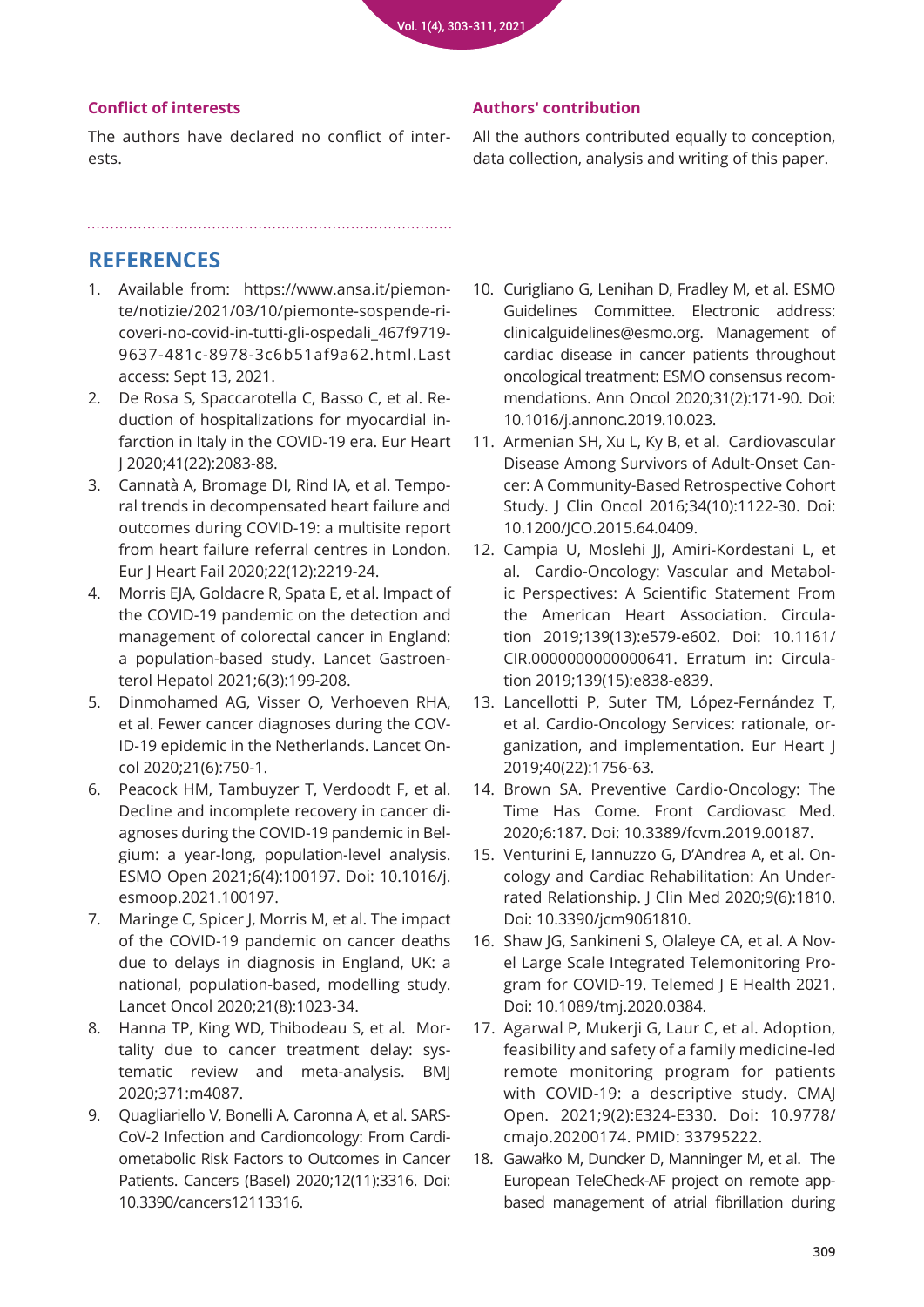the COVID-19 pandemic: centre and patient ex[periences. Europace 2021 Apr 2: euab050. Doi:](https://pubmed.ncbi.nlm.nih.gov/33822029/)  10.1093/europace/euab050.

- 19. Luzi L, Carruba M, Crialesi R, et al. Telemedicine and urban diabetes during COVID-19 pandemic in Milano, Italy during lock-down: epi[demiological and sociodemographic picture.](https://pubmed.ncbi.nlm.nih.gov/33740123/)  Acta Diabetol 2021:1-9.
- 20. [Omboni S, McManus RJ, Bosworth HB, et al.](https://pubmed.ncbi.nlm.nih.gov/32921195/)  Evidence and Recommendations on the Use of Telemedicine for the Management of Arterial Hypertension: An International Expert Position Paper. Hypertension 2020;76(5):1368-83.
- 21. [Salzano A, D'Assante R, Stagnaro FM, et al. Heart](https://pubmed.ncbi.nlm.nih.gov/32463534/)  failure management during the COVID-19 outbreak in Italy: a telemedicine experience from a heart failure university tertiary referral centre. Eur J Heart Fail 2020;22(6):1048-50.
- 22. D'Amario D, Restivo A, Canonico F, et al. Experience of remote cardiac care during the COV-[ID-19 pandemic: the V-LAP™ device in advanced](https://pubmed.ncbi.nlm.nih.gov/32431021/)  heart failure. Eur J Heart Fail 2020;22(6):1050-2.
- 23. [Jiang X, Yao J, You JH. Cost-effectiveness of a](https://pubmed.ncbi.nlm.nih.gov/33656440/)  Telemonitoring Program for Patients with Heart Failure During the COVID-19 Pandemic in Hong Kong: Model Development and Data Analysis. J Med Internet Res 2021;23(3): e26516. Doi: 10.2196/26516.
- 24. Zhu S, Zhang L, Xie S, et al. Reconfigure rehabilitation services during the Covid-19 pandemic: best practices from Southwest Chi[na. Disabil Rehabil 2021;43\(1\):126-32. Doi:](https://pubmed.ncbi.nlm.nih.gov/33280457/)  10.1080/09638288.2020.1853828.
- 25. [Conley CC, Goyal NG, Brown SA. #CardioOncol](https://pubmed.ncbi.nlm.nih.gov/32922861/)ogy: Twitter chat as a mechanism for increasing awareness of heart health for cancer patients. Cardiooncology 2020;6:19. Doi: 10.1186/ s40959-020-00072-w.
- 26. [Pak A, Adegboye OA, Adekunle AI, Rahman KM,](https://pubmed.ncbi.nlm.nih.gov/32574307/)  McBryde ES, Eisen DP. Economic Consequences of the COVID-19 Outbreak: the Need for Epidemic Preparedness. Front Public Health 2020;8:241. Doi: 10.3389/fpubh.2020.00241.
- 27. Unger JM, Moseley AB, Cheung CK, et al . Per[sistent Disparity: Socioeconomic Deprivation](https://pubmed.ncbi.nlm.nih.gov/33729825/)  and Cancer Outcomes in Patients Treated in Clinical Trials. J Clin Oncol 2021:JCO2002602. Doi: 10.1200/JCO.20.02602.
- 28. Kurani SS, McCoy RG, Lampman MA, et al. As[sociation of Neighborhood Measures of Social](https://pubmed.ncbi.nlm.nih.gov/32150271/)  Determinants of Health with Breast, Cervical, and Colorectal Cancer Screening Rates in the US

[Midwest. JAMA Netw Open 2020;3\(3\):e200618.](https://pubmed.ncbi.nlm.nih.gov/32150271/)  Doi:10.1001/jamanetworkopen.2020.0618.

- 29. Witte KK, Patel PA, Walker AMN, et al. Socioeconomic deprivation and mode-specific out[comes in patients with chronic heart failure.](https://pubmed.ncbi.nlm.nih.gov/29386325/)  Heart 2018;104(12):993-8.
- 30. [Havranek EP, Mujahid MS, Barr DA, et al.](https://pubmed.ncbi.nlm.nih.gov/26240271/)  American Heart Association Council on Quality of Care and Outcomes Research, Council on Epidemiology and Prevention, Council on Cardiovascular and Stroke Nursing, Council on Lifestyle and Cardiometabolic Health, and Stroke Council. Social Determinants of Risk and Outcomes for Cardiovascular Disease: A Scientific Statement from the American Heart Association. Circulation 2015;132(9):873-98.
- 31. Batra A, Kong S, Cheung WY. Associations of Socioeconomic Status and Rurality With New-Onset Cardiovascular Disease in Cancer Survi[vors: A Population-Based Analysis. JCO Oncol](https://pubmed.ncbi.nlm.nih.gov/34242068/)  Pract 2021;17(8):e1189-e1201. Doi: 10.1200/ OP.20.01053.
- 32. [Appiah D, Farias RM, Olokede OA, et al. The](https://pubmed.ncbi.nlm.nih.gov/33750605/)  influence of individual and neighborhood-level characteristics on rural-urban disparities in cardiovascular disease mortality among U.S. women diagnosed with breast and gynecologic cancers. Gynecol Oncol 2021;161(2):483-90. Doi: 10.1016/j.ygyno.2020.11.023.
- 33. Bisceglia I, Gabrielli D, Canale ML, et al. AN-[MCO POSITION PAPER: cardio-oncology in](https://pubmed.ncbi.nlm.nih.gov/34456641/)  the COVID era (CO and CO). Eur Heart J Suppl. 2021;23(Suppl C):C128-C153. Doi: 10.1093/eurheartj/suab067.
- 34. [Kappel C, Rushton M, Johnson C, et al. Clinical](https://pubmed.ncbi.nlm.nih.gov/31285675/)  experience of patients referred to a multidisciplinary cardio-oncology clinic: an observational cohort study. Curr Oncol 2019;26(3): e322-e327. Doi: 10.3747/co.26.4509.
- 35. [Sulpher J, Mathur S, Graham N, et al. Clinical](https://pubmed.ncbi.nlm.nih.gov/26300917/)  Experience of Patients Referred to a Multidisciplinary Cardiac Oncology Clinic: An Observational Study. J Oncol 2015;2015:671232. Doi: 10.1155/2015/671232.
- 36. [Pareek N, Cevallos J, Moliner P, et al. Activity](https://pubmed.ncbi.nlm.nih.gov/30191649/)  and outcomes of a cardio-oncology service in the United Kingdom-a five-year experience. Eur J Heart Fail 2018;20(12):1721-31. Doi: 10.1002/ejhf.1292.
- 37. Costa IBSDS, Bittar CS, Fonseca SMR, et al. Bra[zilian cardio-oncology: the 10-year experience](https://pubmed.ncbi.nlm.nih.gov/32345217/)  of the Instituto do Cancer do Estado de Sao